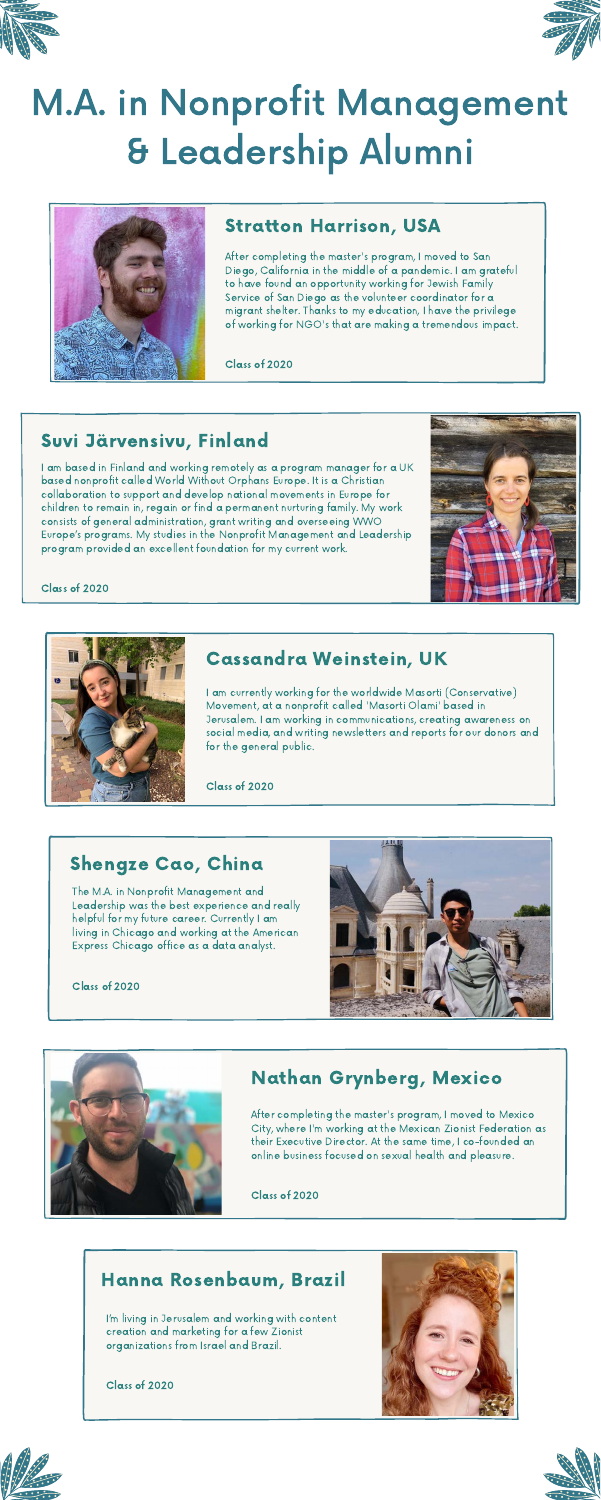I am now living in Shanghai, where I founded Fulfillanthropy last year, a firm doing consulting for NGOs and social businesses, and also impact investment.



#### Class of 2019



# Yiming Sun, China

# Asjer Waterman, Netherlands

I'm living in Amsterdam and working as a community worker and communications officer at Joods Maatschappelijk Werk, the national welfare organization for the Jewish community in the Netherlands. In addition, I started studying as a rabbinical student at the Levisson Institute.



Class of 2018



#### Camille Troc, France

I currently work for the ICEJ (International Christian Embassy Jerusalem) as the French Coordinator and Assistant to the International Director. The ICEJ is a nonprofit based in Jerusalem and has branches in almost 90 countries. I am in charge of all the French-speaking branches (based in Europe, West and Central Africa, and French-speaking islands).

Class of 2018

## Arieh Bentolila, Panama

I recall my experience in the M.A. in Nonprofit Management and Leadership as one of the best of my career. It was amazing to meet so much culture, diversity, and points of view on different topics. I am currently living in Panama and working in the field of education, as well as with groups in Israel. I love to teach and am passionate about it.

#### Class of 2018





I currently serve as the Development Director for NCSY Israel, the only youth movement in Israel specifically dedicated towards Jewish Anglo teen 'olim' and their unique challenges. I live just outside of Jerusalem.

Class of 2019







# Gavriel Novick, USA

# Megumi Sasaki, Japan

I'm currently working as Programme Specialist with UN Women, and supporting the women - including refugees and vulnerable girls - with the livelihoods and protection services with nonprofit organizations.

Class of 2019

## Ikhlas Seriani, Jerusalem

I live in Beit Safafa, Jerusalem and work as the Associate Director of Administration and Program Management at the Mennonite Central Committee.

Class of 2018



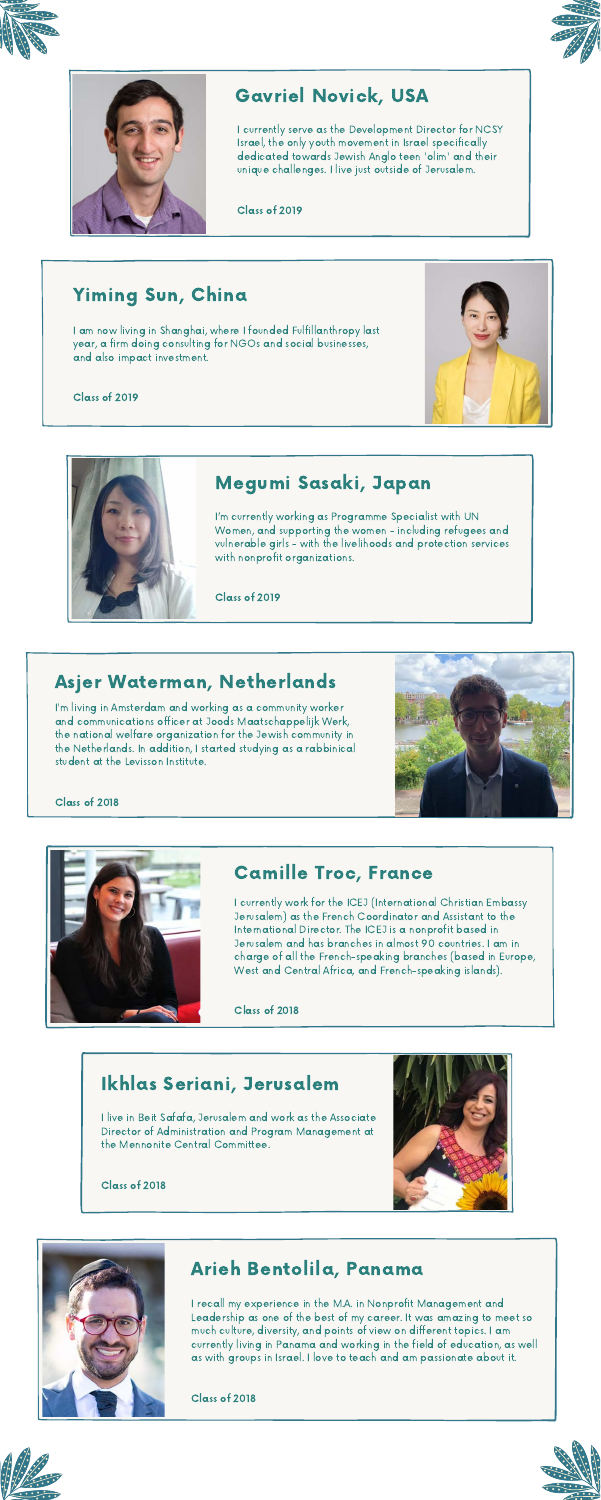



## Andrew Pico, USA

I am living in France and working remotely for an organization based in the UK as a grant writer for a wide variety of charities. I also do freelance grant writing on the side for clients around the world.

#### Class of 2018





# Sari Freitekh, East Jerusalem

I am the Resource Mobilization and Partnership Expert at UNESCO's Ramallah Office, a position I acquired after graduating from the MA in Nonprofit Management and Leadership. Studying at the Hebrew University ranks among the best decisions I have ever made. Not only did I immensely enjoy the program, but I was also surrounded by renowned professors who widened the horizons of my knowledge and professional character, and by classmates with diverse backgrounds who enriched my experience.

Class of 2017

Following the completion of Rothberg's Nonprofit Management and Leadership graduate program, I co-developed an international holistic health and fitness organization. I combined my background in health and fitness and my studies at Rothberg to create a tool for grassroots community development. During my leadership, this tool grew from an idea to a thriving nonprofit organization spanning over

sixty-eight countries

Class of 2017

# Crystal Dunlap, USA

#### Stefanie Ruiz, Germany

I am a Ph.D. candidate in the Social Welfare program of the School of Social Policy and Practice at the University of Pennsylvania. I study the consequences of immigrant volunteering as well as immigrant integration.

#### Class of 2016





## Kylie Huberman, Canada

After the program, I moved to Montreal, Canada where I worked at the Jewish Federation for four years as an Engagement Associate for Hillel, Onward Israel, and Masa Israel Journey. I recently made aliyah and am currently working as a Community Manager at a startup called Amphy, in Tel Aviv. I am excited to be back in Israel and even though I am not currently in the nonprofit world, there are a lot of transferable skills that I have been able to take with me in this new role!

Class of 2016





Starting in 2021, I will be the Administrative Assistant to Higher Administration at the Central American Bank of Economic Integration (CABEI) with headquarters in Tegucigalpa, Honduras. CABEI is a multilateral organism for the social and economic development of Central America.



#### Class of 2017



## Andrea Galarza, Honduras